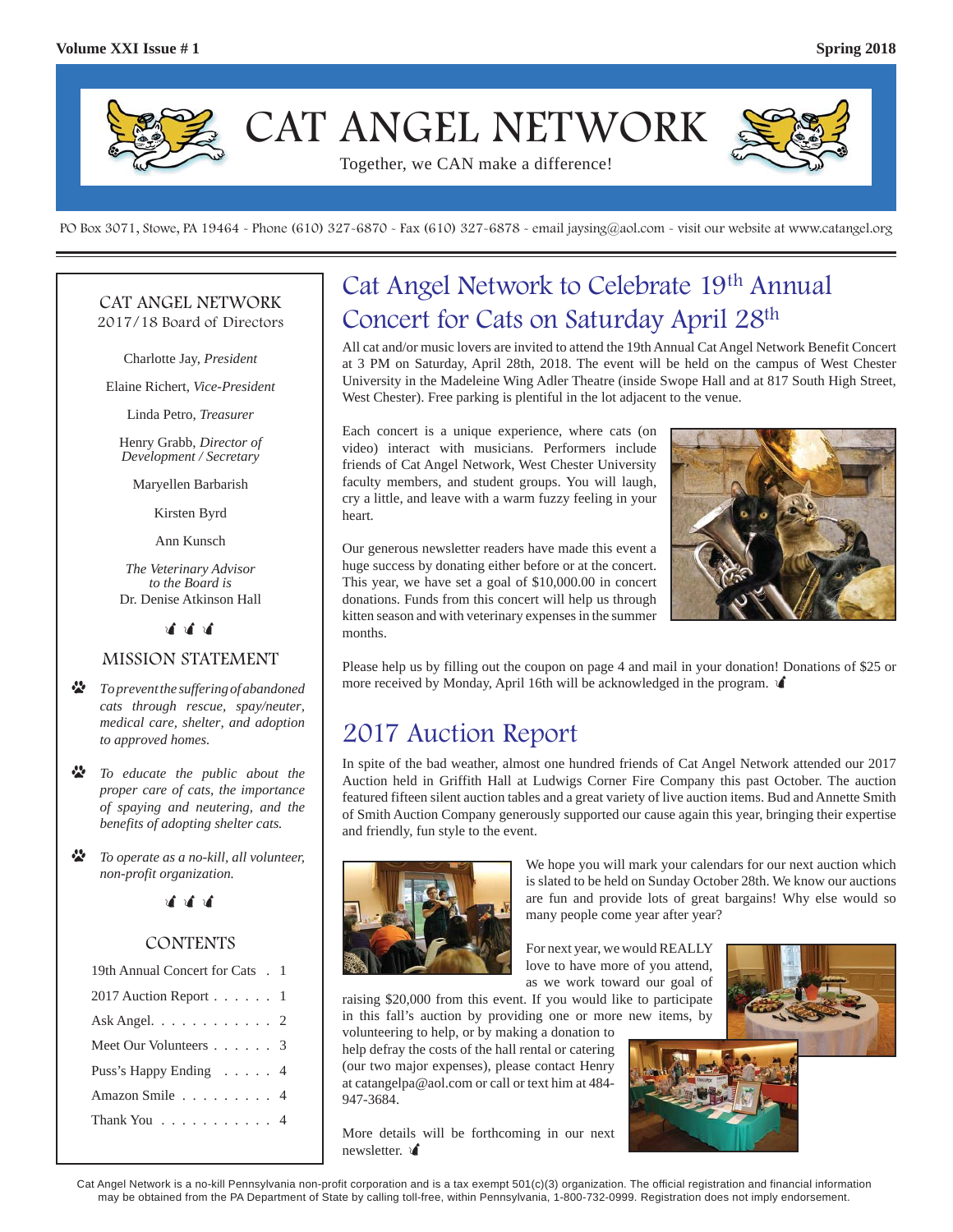# Ask "Angel"



## Would My Senior Cat Be Happier In A New Home?

**QUESTION:** I have a beautiful, loving cat that I adopted as a kitten many years ago. She is now 10 years old. The kids no longer pay any attention to her, and I am so busy with work that I'm beginning to think she would be better off in another home. She is a sweet cat and enjoys sleeping in sunny windows or sitting on laps. I think she would make an older person or couple an ideal companion. Wouldn't she be happier if I surrendered her to Cat Angel Network so she can be found another home?



**ANSWER:** Can I tell you the honest truth, from a cat's point of view? The truth is, "No, she wouldn't be happier." The fantasy most people have is that there are many potential adopters for a friendly senior cat like theirs. They believe that their "nine-year-old-or-older" kitty will soon leave the comforts of the shelter to be taken home by a lovely retired couple who will lavish her with the time and attention she craves.



*June Bug (12 years old)*

The reality for a kitty like yours is more likely to be an experience like the following. Upon entering the shelter, she'll go into a cage so she can feel safe until she acclimates. She will probably not want to come out of her carrier so it will be placed in the cage with her. Being in an unfamiliar room, approached by unfamiliar people, and surrounded everywhere by unknown cats, she'll huddle in her carrier, some cats for days, others for weeks and even months. Most refuse food, requiring days of persistent prompting by the volunteers so they don't succumb to liver damage. The adjustment period can take months, and some, especially former "only cats," never adjust to a life surrounded by other kitties. Aggression is very common in a cat under such stress, and even the nicest cat can lash out at anyone or anything approaching the



*Maya (10 years old)*

sanctity of her cage. As nice as our shelter looks to a visitor, it is a terrifying place to a cat leaving the only home she has ever known.

Once kitty adjusts, she is available for adoption. Here's where that loving older couple puts in an application for her and takes her home, right? Unfortunately, that is not likely. Although your kitty WOULD make a wonderful pet for them, they are most likely to request… a kitten. At least 90% of the applications we receive are for the youngest kitten possible. Whether it's because adopters don't want to go through the loss of another pet too soon, or they're afraid of vet bills for an older kitty, adopters most often choose kittens, while wonderful older cats wait on the sidelines, passed over again and again.

Sometimes adopters will state that they don't want a kitten, but an "older cat." Asked specifically what they're looking for, most reply, "Oh, everybody wants kittens so I'm looking for

an older cat, somewhere between one and three years – definitely not older than five."

The sad reality is that only one or two cats that are nine years old or older get adopted from Cat Angel Network each year. Those days on which a senior kitty goes home are very, very happy days for everyone at CAN.



So, please, please, let your kitty live out her golden years in the comfort of her own home, surrounded by her family and enjoying the simple, familiar rituals that cats love so much. Believe me, she would NOT be happier having to join the ranks of the many, many homeless cats competing for too few homes. That competition leaves senior kitties at a distinct disadvantage, most living out their last years in the shelter, waiting for an adoption application that never comes. May she never be in the position that so many of us are, of watching the shelter door, praying, "Please, God, may the next person who comes in to adopt not say 'Too old, too big' when he looks at me."



"Make us, ourselves, to be true friends to animals, and so to share the blessings of the merciful."

Albert Schweitzer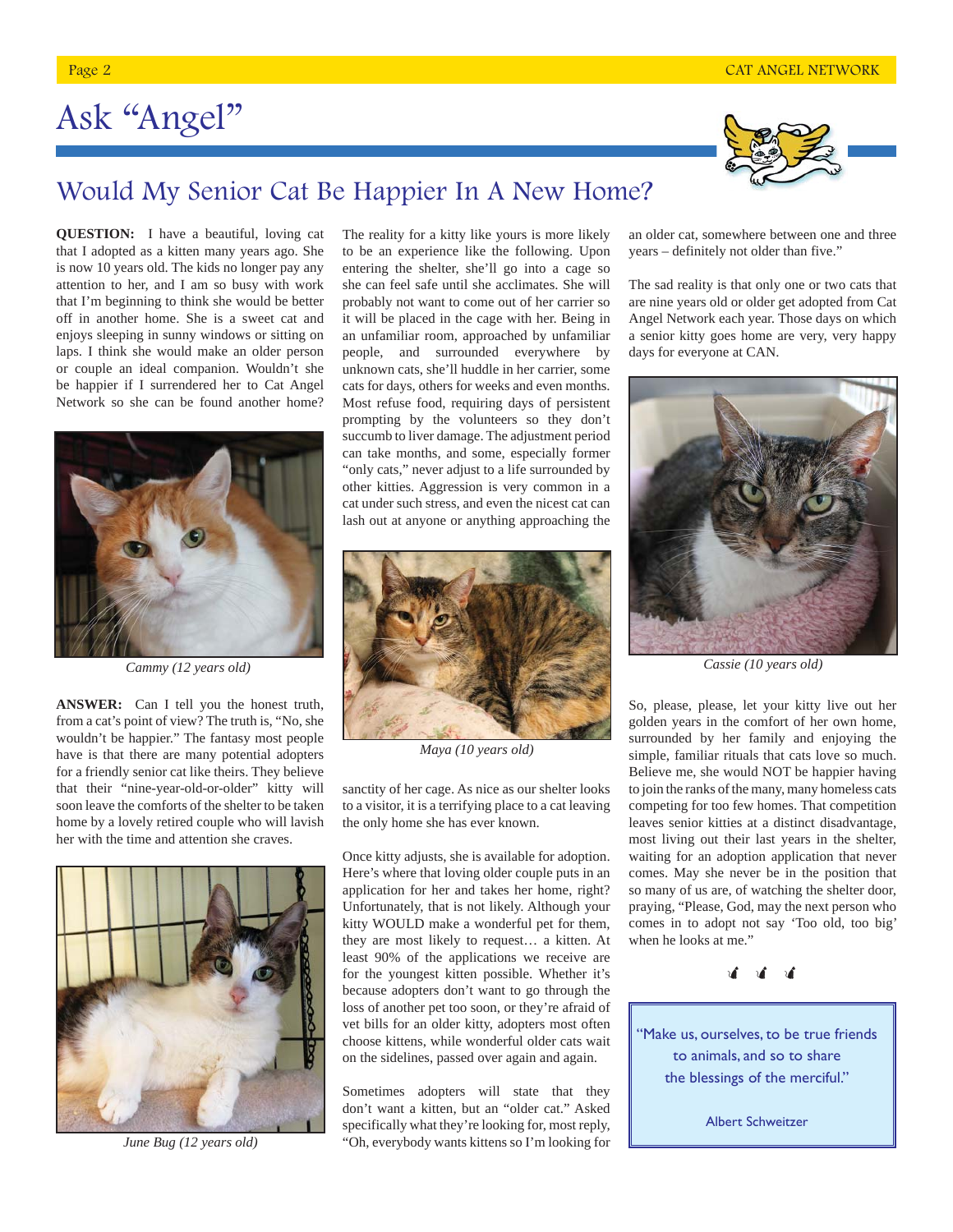## Other Senior Cats Needing Loving Homes...







*Snuggles (13 years old)*

**Visit www.catangel.org to see our adoptable cats and for information about how to adopt**

## Meet Our Volunteers

Not everyone has a car filled with scratching posts but that's the case for **Joann Barbarish** who, among other volunteer jobs, performs the special task of sending home newly adopted CAN kitties with their adoptive families. Most Saturdays, Joann can be found filling "Meet & Greet" shifts at the Downingtown PetSmart and sending kitties to their forever homes.

Joann grew up in Honey Brook and graduated from Twin Valley High School. For a while she lived with her parents in Wilkes Barre. Eventually

the family moved back to Honey Brook and after her father passed away, Joann helped care for her mom until her passing.



Her brother Tom also lives in Honey Brook and one day Joann and her sister-in-law Maryellen came into the Downingtown PetSmart and saw some CAN kitties in the adoption center. Maryellen asked CAN for help with a stray cat in her neighborhood and the two ladies decided to volunteer. These sisters-in-law have been very active and involved CAN volunteers for more than 10 years.

Joann lives in a townhouse with her two 10 year old "foster failures", Felicia and Faith. She works in medical billing for First States Financial Services. When she is not volunteering with Cat Angel Network she enjoys spending time with her two great nieces and two great nephews. She looks forward to helping each October with the annual CAN auction.

Joann says CAN is a great organization and she gets a lot of satisfaction from volunteering. The kittens are so cute and quickly adopted but it really makes her happy when older kitties get

#### भविषे अवै

adopted.

Although the first cat did not come her way **Sandy Whittington**, an only child, was born in Buffalo, New York and moved to New Jersey at the age of four. Her family later moved to East Norriton. She graduated from AD Eisenhower High School in Norristown and has worked in data entry and accounts payable for the past 35 years. Her only daughter lives nearby with her grandfather.

Sandy says she can't remember how or when she met Charlotte and Elaine but before she knew it she was fostering CAN kitties. She's always loved animals and Elaine noticed that she had a special touch with feral and stray cats. So, began Sandy's special calling working in TNR (Trap-Neuter-Return).

Trap-Neuter-Return is a humane and effective approach to dealing with colonies of stray & feral cats. TNR makes for a stronger and healthier colony and reduces numbers over time. It also helps improve the relationship with



humans in the area. Friendly cats and kittens can be socialized for adoption.

Sandy works with many different situations in the community. Most people are appreciative of the help Sandy and CAN offer but it is difficult for her when people request help but are unwilling to provide assistance. Everyone who works with CAN is a volunteer so all of Sandy's TNR efforts are done on her own time and frequently at her own expense. Normally, when she receives a call about a colony of cats, she meets with the local people who are feeding, explains the process, supplies the traps and recovers the cats after their spay/neuter surgery and then returns them to their original location. The cats continue to be fed, cared for, and monitored by the local cat lovers but the colony does not grow out of control. Sandy's main concern is always for the cats she works with. She periodically takes food to people who are struggling to feed their cat colonies.

One comment Sandy often hears in the process of her TNR work is: "They are not my cats, I just feed them." Sandy asks that those who feed feral cats call for help early on before the population gets out of control.

As you can imagine, Sandy's home has a revolving cast of cats and kitties but one of her favorite kitties is "Billy," a white kitty from one of her rescues who has a chronic eye condition but an A1 personality. He loves to drag his cat bed across the floor and was sitting, purring in Sandy's lap as we talked on the phone.

था था था